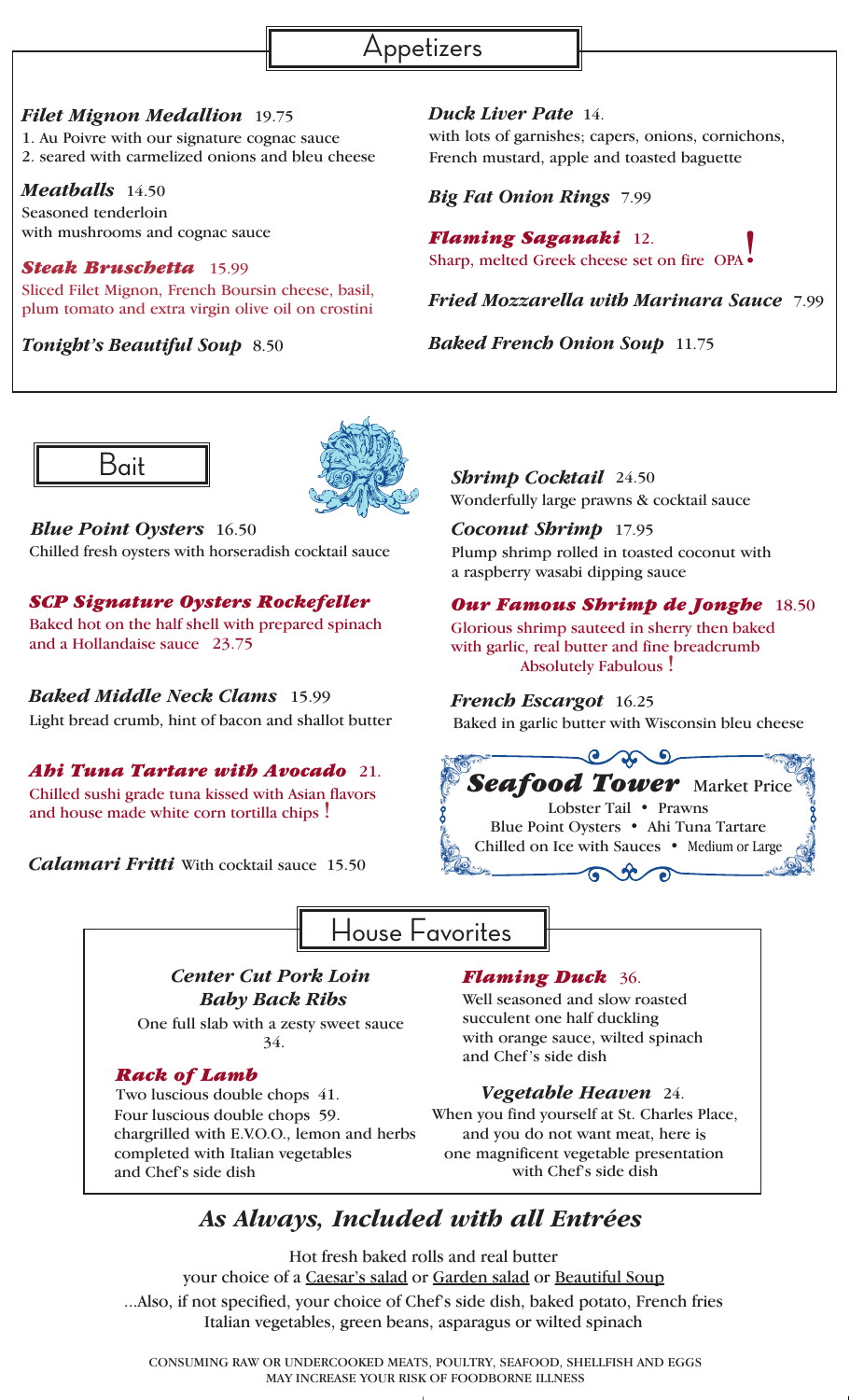*Classic Fettuccine Alfredo* Simply with cream, butter and Parmigiano Reggiano 21.

### *Angel Hair Provençale*

Tossed with extra virgin olive oil, plum tomato concase, fresh garlic, scallions, fresh basil, Parmigiano Reggiano and roasted asparagus 21.

*• Pastas include a salad or soup •*



### *ENRICHMENTS*

Chicken Breast 8. Shrimp 11. Mushrooms 4.99 Meatballs 10.

### *St. Charles Place Signature Spaghetti & Meatballs* 32.

Angel hair pasta tossed with mushrooms, sun-dried tomato, and our fresh ground tenderloin meatballs in our famous cognac sauce

*Spaghetti & Meatballs* 29.50 with Traditional Marinara and Parmigiano Reggiano



### *Loaded Wedge*

Iceberg lettuce, tomato, bacon, and Wisconsin Bleu Cheese 12.95 or 8.50 with dinner

with Chicken Breast 21.50

### *Caesar*

with Blackened or Grilled Chicken Breast 21.50

with Chilled Shrimp 28.

### *Steak Salad*

Sliced filet mignon on a bed of exotic mixed greens with plum tomato, onion, avocado, cucumber, fresh basil, apple, grapes and walnuts tossed in a honey lemon balsamic dressing sprinkled with Wisconsin bleu cheese. 29.

### *Classic "Cobb" Salad*

Wisconsin bleu cheese, avocado, tomato, egg, scallion and applewood smoked bacon on Romaine lettuce with chicken breast 21.50 with 7oz lobster tail MP with chilled Shrimp 29.75

Please choose one of our many salad dressings

## *USDA Prime French Dip Au Jus* 28.

Our Roast Prime Rib shaved over French Baguette Horseradish Cream and Frites

...with melted Gruyere Cheese 32.



We grind our own with the finest tenderloin steak 10 ounce fire broiled to order. All served with French fries. *Please Remember...Absolutely NO ! Substitutions.*

*Le Bistro Burger* 23.

Dressed with our signature cognac sauce, and sauteed mushrooms on toasted French bread

*Gruyere Cheese and Mushroom Burger* 21. with lettuce, tomato and onion on a toasted bun

*The American* 18.75 Creamy American cheese on a toasted bun with lettuce, tomato and onion

*Bacon ! Cheesburger* 21. The American plus Bacon

### *The Patty Melt* 17.99

Carmelized onions & American cheese on black bread

CONSUMING RAW OR UNDERCOOKED MEATS, POULTRY, SEAFOOD, SHELLFISH AND EGGS MAY INCREASE YOUR RISK OF FOODBORNE ILLNESS